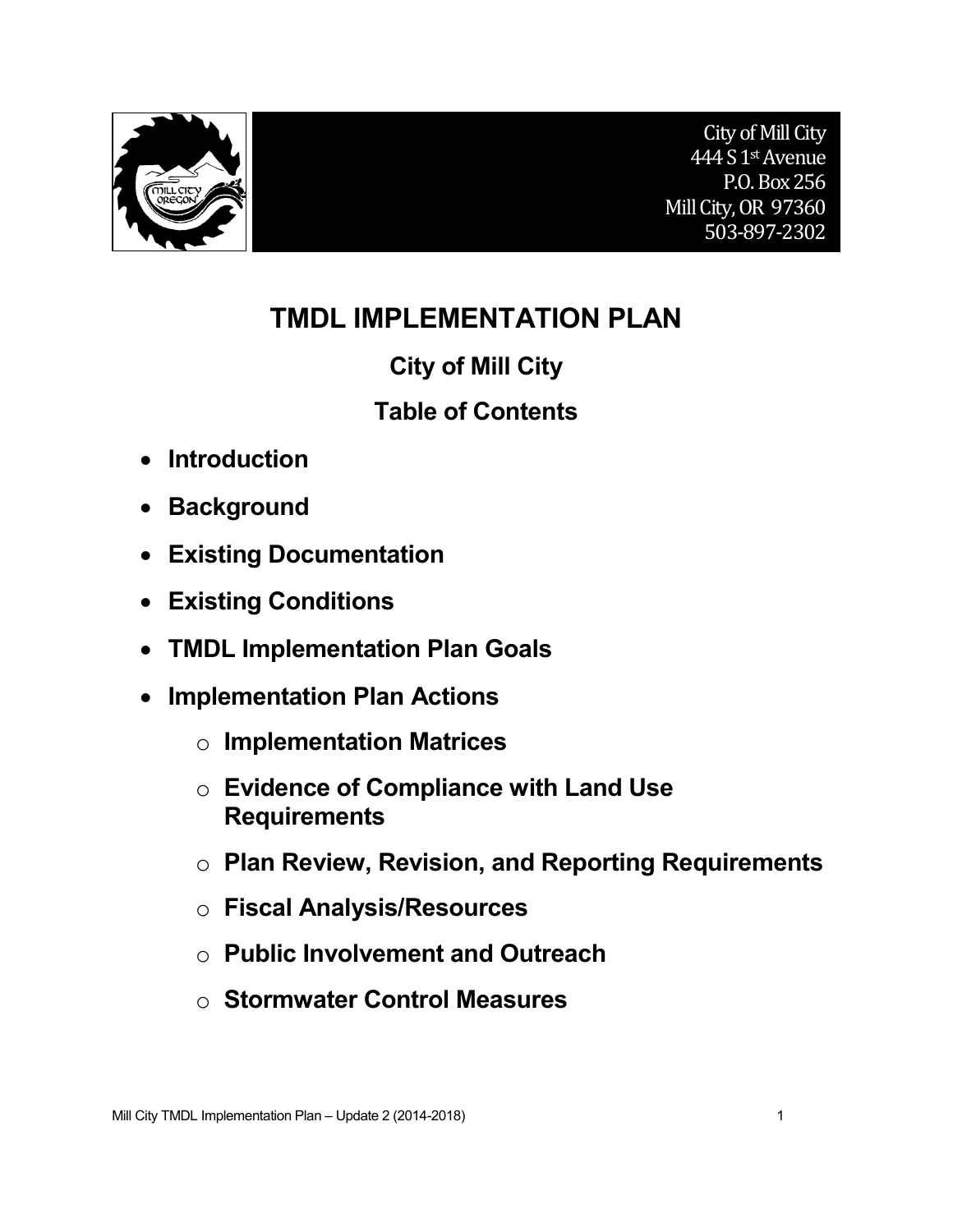

City of Mill City 444 S 1<sup>st</sup> Avenue P.O. Box 256 Mill City, OR 97360 503-897-2302

# **TMDL IMPLEMENTATION PLAN**

# **City of Mill City**

#### **INTRODUCTION:**

The City of Mill City is pleased to submit update #2; second five year cycle (2014-2018), of the Mill City TMDL Implementation Plan to comply with DEQ requirements for Willamette Basin total Maximum Daily Load. As a small city with limited financial resources, we are submitting our plan based on our best understanding of the issues, but without benefit of professional consultant assistance. DEQ comments and guidance are welcome in refining this document. The contents of this plan and attached matrices are intended to meet the OAR 340-042-0080 requirements for TMDL Implementation Plans.

### **BACKGROUND:**

The North Santiam River runs east to west through the City of Mill City. Downstream from Mill City, this river serves as the drinking water source for the cities of Stayton, Sublimity and Salem. The flow in the North Santiam River is supplemented from Rock Creek. According to the Willamette Basin TMDL, Rock Creek is the largest tributary in this watershed. Rock Creek is east of the City between Mill City and the City of Gates. Within the city limits of Mill City there are several smaller creeks that empty into the North Santiam including the Snake/Deford which drains the area southwest of the city limits; Elizabeth Creek and Cedar Creek drain the hills to the north in the North Santiam River. Forestry dominates the land use along the river. Much of the forested land is under private ownership; however the BLM owns 11% of the watershed.

Mill City is a small municipal corporation with a population of 1865. The City owns and operates a STEP (Septic Tank Effluent Pumping) wastewater system consisting of individual septic tanks and small collection lines leading to a central waste water treatment plant. The City's water supply comes from two wells located at the well field on SE Kingwood Avenue. These wells were completed in 2005. There are some stormwater facilities, mainly owned by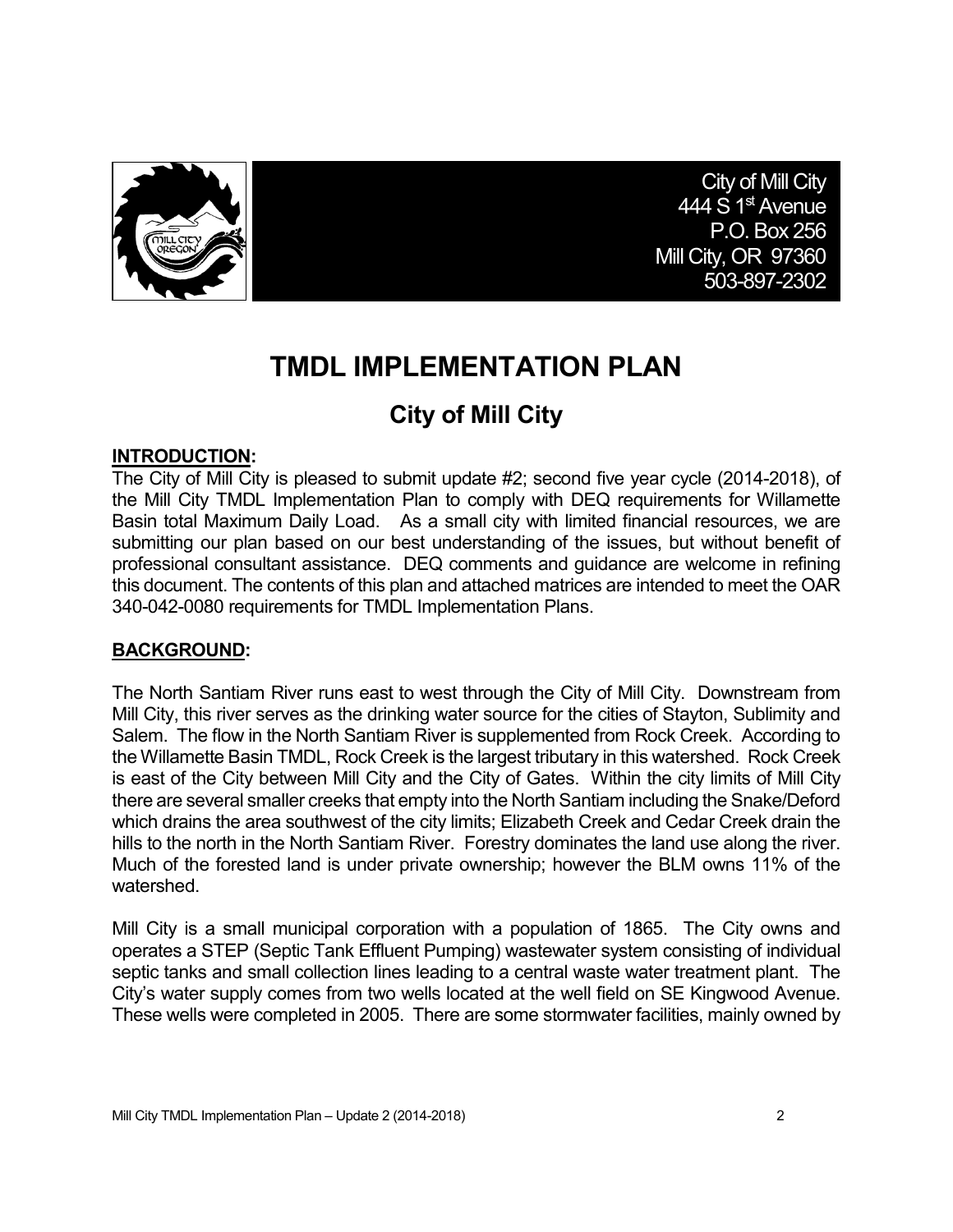Linn County, within the city, though they are not adequate to manage all the stormwater runoff that might reach the river.

The Willamette Basin TMDL: North Santiam Sub-basin report identifies water temperature as the issue of concern for the segment of the North Santiam running through Mill City. Mercury and Bacteria are also listed parameters.

**EXISTING DOCUMENTATION:** The following documents provide background information relevant to the City's efforts to manage temperature or other potential sources of pollution within the North Santiam River:

- $\ddot$  Comprehensive Plan updated January 1991. Updates to the plan are currently being completed by the Mill City Planning Commission.
- $\ddot{+}$  Mill City Municipal Code including the following: 17.44.120 Review of land use action involving the North Santiam River. Riparian code amendments are in the process of being completed and should be adopted in the near future.
- ↓ Mill City Storm Drainage System Master Plan, Adopted October 9, 2007: Includes detailed evaluation for two of thirteen stormwater basins in the city limits.
- $\ddot$  Mill City Sanitary Sewer Facilities: Pump Station Project complete.
- $\quad$  **Mill City Sanitary Sewer System Improvements: Waste Water Treatment Plant;** construction drawings and specifications; reviewed and approved by DEQ.
- ↓ City of Mill City Public Works Design Standards.
- ↓ Riparian Buffer Assessment prepared by Environmental Technology Consultants for Baughman Construction, Inc.: Addressing riparian assessment for the south bank of the North Santiam River east of the First Street Bridge.
- $\ddotmark$  Wetland Determination and Delineation Santiam Point prepared by Fishman Environmental Services: addressing wetland and riparian issues on the north bank of the Santiam River east of the First Street Bridge.
- $\ddot$  Minutes of the Mill City Planning Commission related to riparian and wetland monitoring and regulation within the City Limits.
- $\ddot{\phantom{1}}$  Minutes of the City Council related to Mill City Sewer Project, pump stations and waste water treatment plant.
- $\ddot{+}$  Minutes of the City Council expressing desire to work collaboratively with the North Santiam Watershed Council for restoration and enhancement projects.
- $\downarrow$  Ordinance No. 368 Mill City Local Wetlands Inventory Map and Report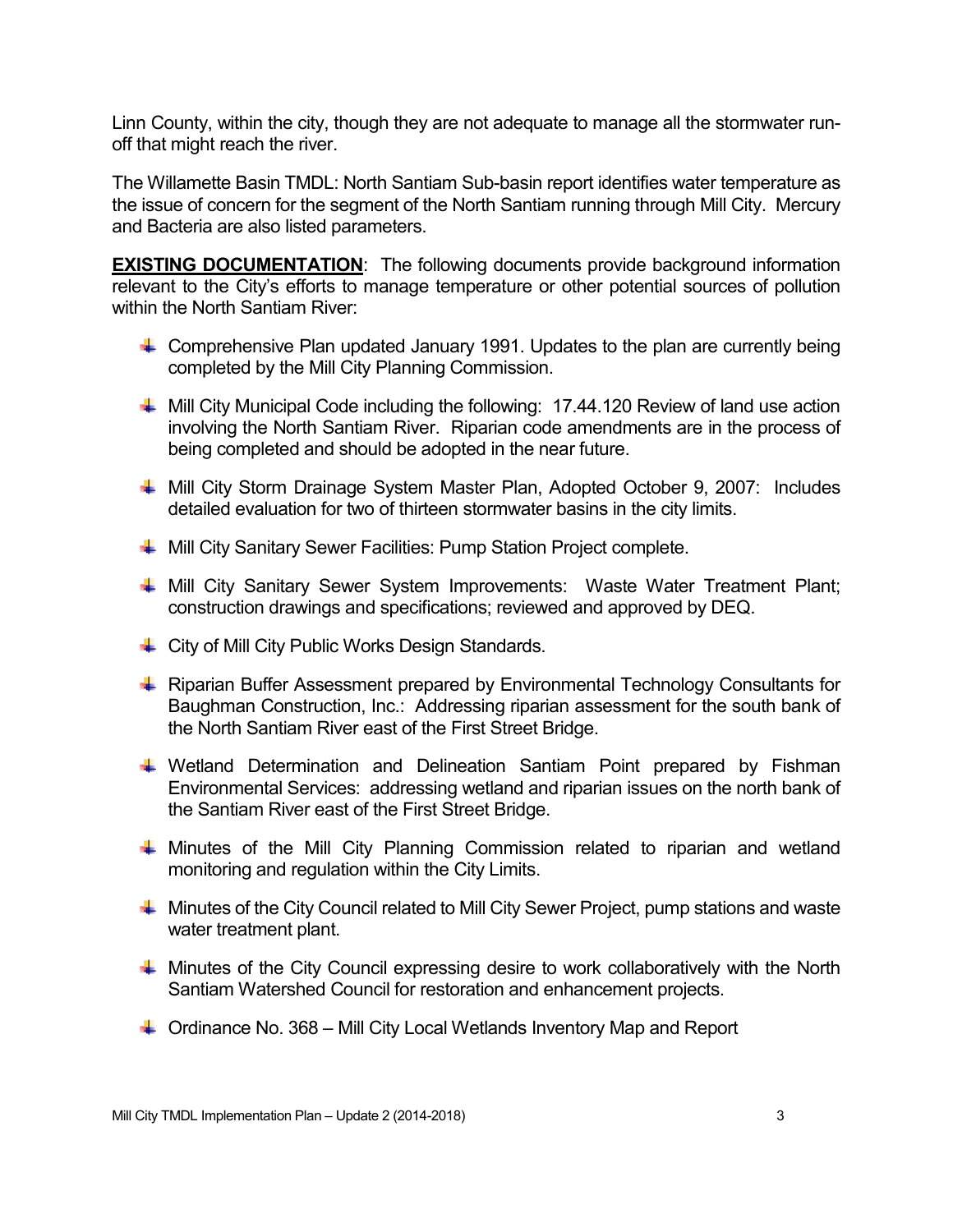- $\pm$  Highway 22 (west end) improvement plans, including bioswale diagram and water filtration/dissipation information.
- $\ddot{\phantom{1}}$  Ordinance No. 372 Amending Comprehensive Plan, Adopting Parks Master Plan.
- **↓ SE Fairview Street Improvement Project, including storm drainage upgrades.**
- $\ddot{\phantom{1}}$  1<sup>st</sup> Avenue South Drainage Basin Study

This list will be expanded as additional documents are developed consistent with the TMDL implementation.

**EXISTING CONDITIONS:** Oregon DEQ has identified temperature as the primary issue requiring attention for the City of Mill City. Bacteria and Mercury are also parameters requiring an action plan within the implementation plan. Before the city staff even heard of the concept "TMDL" the city began working to clean-up, protect and enhance the riparian zones along the North Santiam River. The North Santiam River is the central resource to the city, providing not only an invaluable water source, but also a spectacular recreation and scenic resource for the region. The City has undertaken efforts to reduce water temperature and enhance water quality by protecting existing tree cover and overhanging native shrubbery along the river banks. Because the City of Mill City owns a significant portion of the river frontage, the city has been able to use local volunteer groups to assist with cleaning out non-native plant species such as ivy and Himalayan blackberry. City owned property along the banks of the river includes:

- $\ddot{+}$  Kimmel Park river frontage south of the river and east of First Street along Fairview Avenue.
- City Wastewater Treatment Plant related river frontage south of the river and east of Kimmel Park along Fairview Avenue (access from Remine Road).
- City shops property and First Street Pump Station (also known as the old water treatment plant site) at the intersection of South First Street and Wall Street.
- $\ddot{\phantom{1}}$  City open space, including the river trail, which fronts the North Santiam along the north bank from NE 5<sup>th</sup> Street to the eastern City Limits. (Includes the discharge point of Cedar Creek).
- $\ddot{\phantom{1}}$  Hammond Park on the west side of First Street which fronts on the north bank of the North Santiam and is a popular location for fishermen and kayakers (take-out) just below Mill City Falls.
- $\ddot{\phantom{1}}$  West abutment of the Mill City Pedestrian bridge is a significant, undeveloped, publicly owned space on the south bank of the North Santiam River.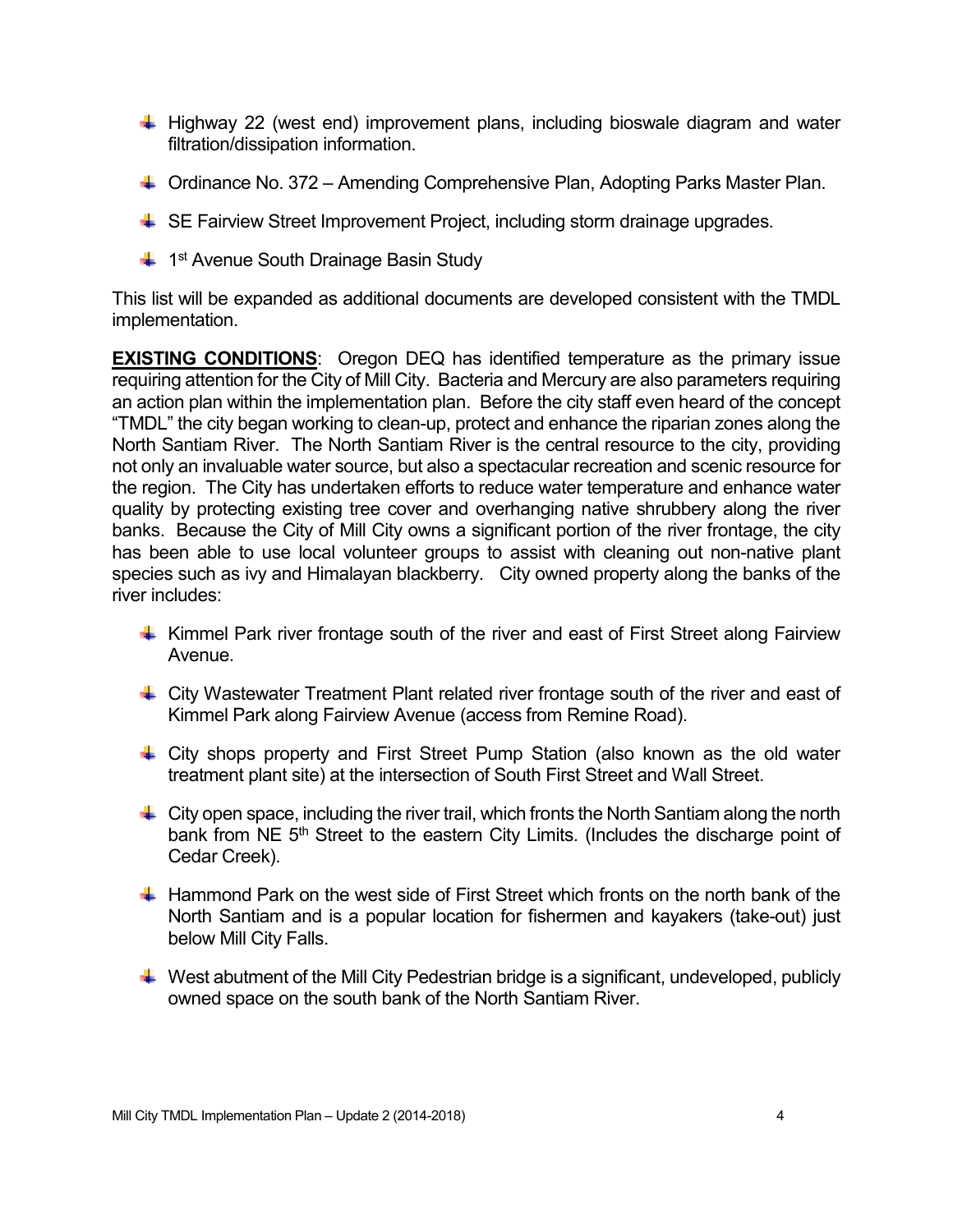- $\ddot{\phantom{1}}$  Point of discharge of Elizabeth Creek into the North Santiam, now in a pipe, is on city property just east of the City shops property.
- $\ddot$  Unimproved street (SW 11<sup>th</sup> Avenue) south of the North Santiam River off of SW Spring Street.

The city has assisted private citizens on request by distributing information on riparian zones, native plant species and wetlands. The city has actively discouraged the removal of existing trees overhanging the water, unless those trees pose a health hazard to the public.

From a planning standpoint, the Planning Commission has been working to define "riparian" and areas within the Urban Growth Boundary in need of protection. The city Planning Commission is also looking at code language to regulate the use of riparian areas; currently the Conditions Covenants and Restrictions within each major subdivision are the only enforcement tool the city has to protect riparian zones. Additionally the city is investigating opportunities to work on riparian restoration projects and is in our third consecutive partnership with Lane Council of Governments (LCOG) on a wetlands study, approved by the Division of State Lands on December 14, 2011 and adopted by the Mill City Council June 11, 2013, which identifies wetlands within the city and surrounding area. This current phase of Wetlands study work with LCOG will continue to focus on owner education. The zoning regulations will establish development standards and review criteria for land use applications.

In addition to temperature, the City of Mill City has gone to extra measures in the design and construction of the new waste water pump stations to assure that there is no potential for bacteria to enter the water source.

The Mill City Sewer Facility includes three pump stations and a waste water treatment plant, all within 200 feet of the river. The system has redundant pumps, back-up power generation and the highest quality equipment to assure that there will not be an overflow that could potentially add bacteria to the North Santiam. In addition, each pump station has an overflow detention facility that will accommodate several hours or longer of effluent storage in the event of system failure. Should the overflow detention ever become necessary to use, it will be cleanable as it backflows back into the wetwell once the system failure is repaired. No one can guarantee that there will never be a spill into the river, but we have tried to anticipate all but the most catastrophic occurrences and design facilities to protect the water quality of the North Santiam.

As described in the "Background" section above, there are four streams that feed into the North Santiam within the Mill City jurisdiction, DeFord Creek, Snake Creek, Cedar Creek and Elizabeth Creek. Restoration work on these four creeks has the potential to limit mercury, bacteria and temperature. Some of the conditions these creeks run through include:

- Clear cut logged hillside
- Commercial development, including service stations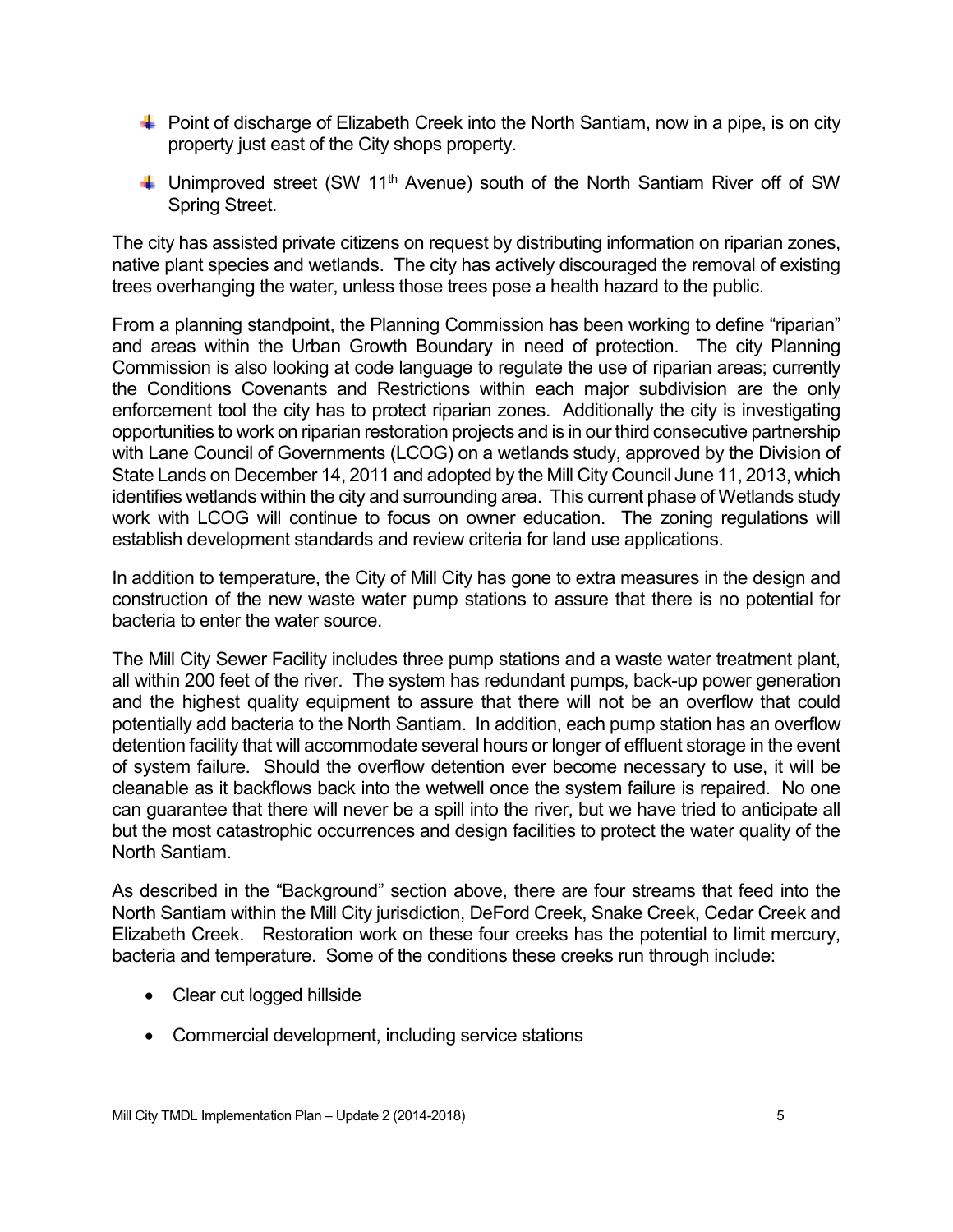- Ranches where cattle and horses graze into the stream bed
- Homes where runoff from impervious surfaces may be directed toward the stream

According to our conversations and work with the North Santiam Watershed Council (NSWC), the Snake Creek watershed includes some spawning beds needing protection. The City has committed to working with, and local landowners have partnered with, the Watershed Council in efforts to restore and protect these shallow Snake and Deford Creeks which largely pass through farmland and under-developed residential land. Private property owners and The City of Mill City received grants in 2008 from the Marion County Soil and Water Conservation District (MSWCD) to address restoration of Elizabeth Creek. No project is identified for Cedar Creek which drains the hillside to the north of Highway 22 and passes through residential/commercial property in a narrow channel.

In addition to these creeks there are numerous run-off locations that are only wet when there is a storm. Some of these historic "flooding" locations have already been addressed. The City is attempting to address the remaining locations through development of the Stormwater Master Plan and implementation of current best management practices. Lacking funding for specific projects we have been limited to adding the stormwater management to private development and public projects as they come before the City for review.

While the city does not have the resources to fully develop a storm drainage master plan that evaluates all the storm drainage basins in the city, two of the thirteen basins have been more fully evaluated; Spring Street basin, which encompasses the south bank of the North Santiam in the western part of the city and identifies overflow and runoff issues in that area. As funds allow, the City will use our contract engineer to complete individual basin studies for eventual compilation into our overall storm drainage master plan. As proposals for new development have come in, this plan provides guidance for appropriate management of stormwater runoff, and the Snake Creek Basin evaluation.

**TMDL IMPLEMENTATION PLAN GOALS**: The City of Mill City proposes the following goals:

Improve water temperature in the North Santiam River as outlined in the Willamette Basin North Santiam Sub-basin TMDL and improve water quality in the North Santiam River as outlined in the Willamette Basin TMDL for mercury and bacteria through the following:

- 1. Protect critical riparian habitat through effective planning, code language, riparian design and code enforcement for private properties abutting the North Santiam River
- 2. Protect and enhance riparian habitat on City owned properties abutting the North Santiam River and local streams feeding into the North Santiam River.
- 3. Collaborate with agencies and individuals who are working toward achievement of similar goals in the North Santiam Canyon.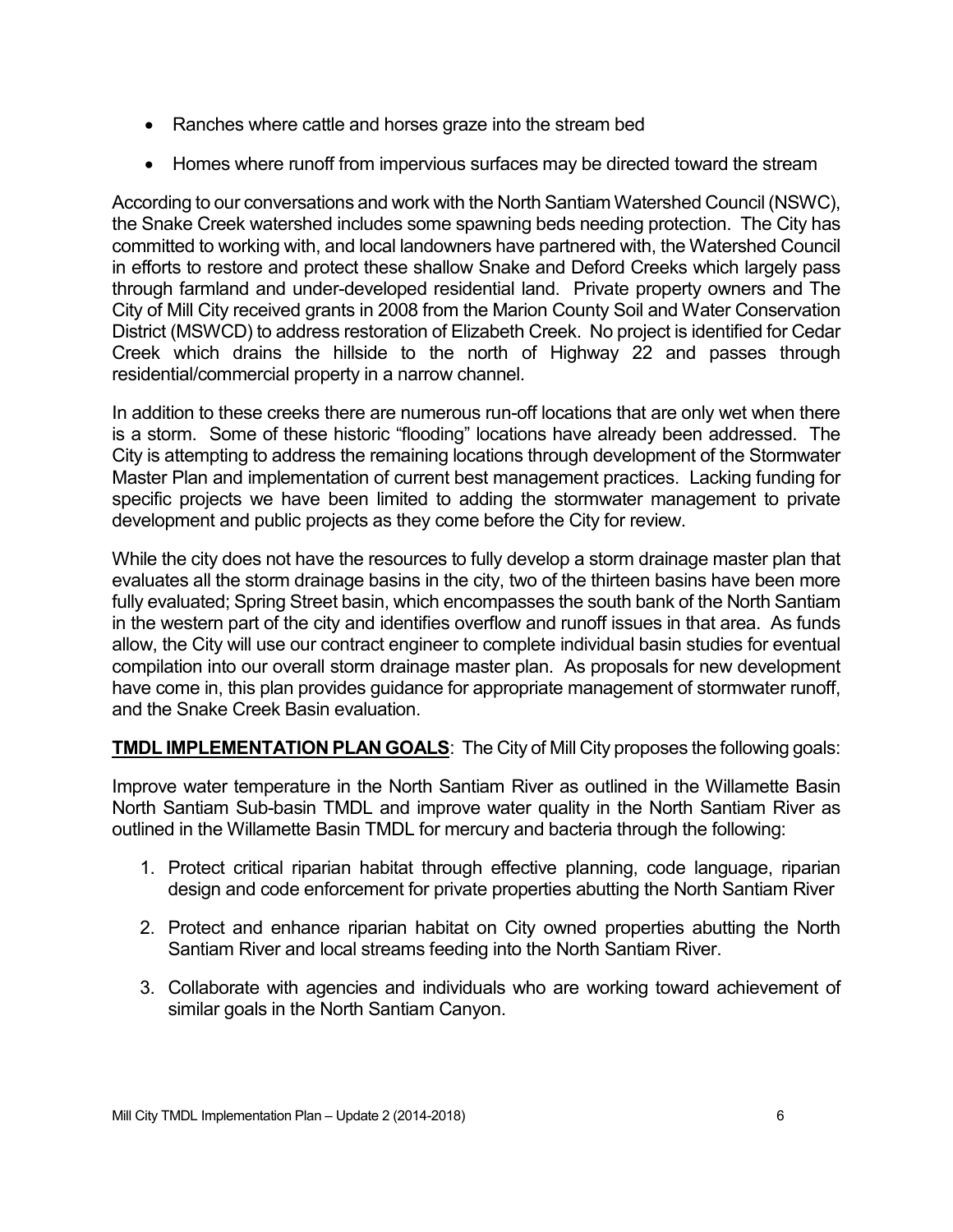- 4. Educate and inform the public regarding the importance of protection of the water resource.
- 5. Develop the TMDL Implementation plan as an ongoing project with a goal of continuous improvement incorporating current best management practices.

## **IMPLEMENTATION PLAN ACTIONS:**

#### **Implementation Matrices**

Keeping the above goals in mind, the City proposes to follow the general timeline and actions included on the enclosed Implementation Matrices, attached as Appendix A: Temperature; Appendix B: Bacteria; and Appendix C: Mercury. In general, each management strategy in the matrix has one or more interim goal intended to successfully implement the larger strategy. Sub-tasks and internal processes for each interim goal are not always listed in the matrix, but will often include planning, budgeting and staff assignment. Those functions will be managed internally to meet the stated completion dates.

#### **Evidence of Compliance with Land Use Requirements**

All of the strategies discussed in this Plan and listed in the attached matrices A-C are consistent with Mill City's land use plans and development code. The plan underwent review by City staff for consistency with local and statewide land use laws. Any revisions to the Plan will include a review for land use compatibility.

### **Plan Review, Revision, and Reporting Requirements**

This Plan embodies the concept of "Adaptive Management Strategies" in achieving compliance with the TMDL's established for the Willamette River. The matrix anticipates the requirement for an annual report to the DEQ describing the status of the various implementation strategies contemplated. The Plan also anticipates the requirement for the five year evaluation report describing the effectiveness of the contemplated strategies and adaptations to the plan, if strategies are not effective.

The matrix is designed to provide a clear summary to DEQ of the progress made toward each interim goal, and the corresponding management strategy, in the annual reports which will be due each year on the anniversary of the plan implementation approval date from DEQ. In the annual reports, the City will highlight progress made on each strategy's timeline, measure, and milestone by updating the "Status" column and providing any additional comments either in a text report or on the matrix itself. The annual reports will also highlight any new management strategies or interim goals the City develops either as part of adaptive management of the Implementation Plan or as a result of new or revised TMDL requirements from DEQ.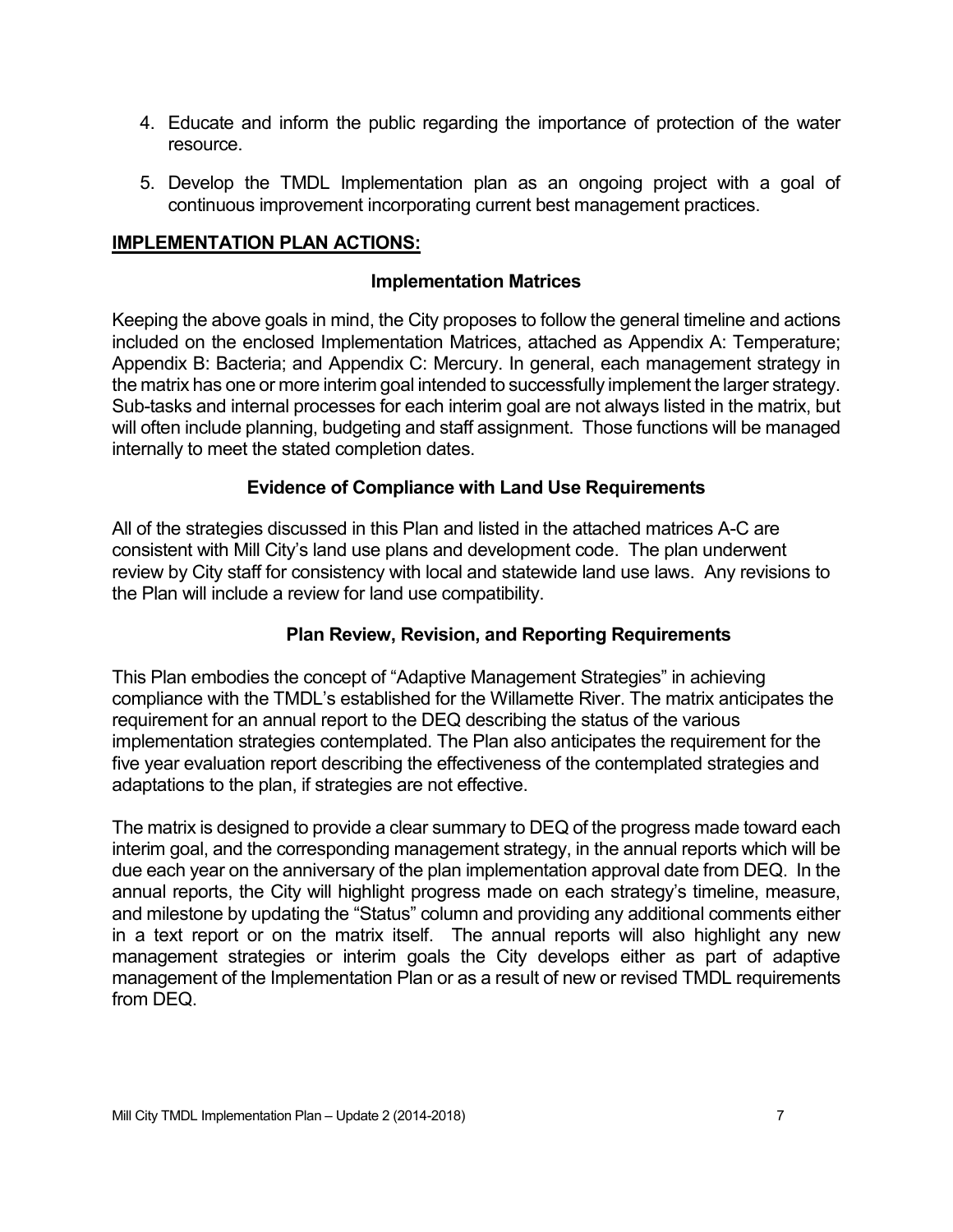The City will complete a comprehensive review of TMDL Implementation activities and create a summary report every five years. The review will evaluate the effectiveness of this Implementation Plan in making progress toward the water quality goals of the TMDL. The review will provide the basis for revision of this Implementation Plan and will contribute to the adaptive management of TMDL-associated activities. The year five report will take the place of the annual report required for that year and will also summarize the TMDL implementation results from the previous four years.

The City of Mill City will review and revise this Implementation Plan as needed following DEQ reevaluation of the TMDL.

### **Fiscal Analysis/Resources**

The resources necessary for each management strategy are listed in Matrices A-C under the Fiscal Analysis column. Resource requirements included in the matrix are estimates based on the City's current understanding of existing tasks, and future tasks, requirements, staffing and funding levels. Because of this, the resource requirements for each step in the plan will be more fully defined as the City moves forward. Significant changes to resource requirements will be identified in the annual and five-year progress reports to DEQ.

### **Public Involvement and Outreach**

This plan has been acknowledged by the City Council and is posted on the City's website as well as is available at City Hall. Comments from the public will be recorded as input for the City's adaptive management of the TMDL Implementation Plan. Code development, changes, etc will go through a formal public process. As discussed in the plan and illustrated in the matrix, many education and outreach activities that involve the public are currently underway and will continue throughout the period of this Plan.

### **Stormwater Control Measures**

The Willamette Basin TMDL states that cities less than 10,000 in population should consider the six stormwater control measures similar to those required by National Pollutant Discharge Elimination System Municipal Separate Storm Sewer System Discharge Permittees. The control measures are designed to reduce bacteria and mercury contamination of receiving waters. The six control measures are:

- 1. Pollution prevention in municipal operations
- 2. Public education and outreach on stormwater impacts
- 3. Public involvement/participation
- 4. Illicit Discharge Detection and Elimination (IDDE)
- 5. Construction site stormwater runoff control
- 6. Post-construction stormwater management in new development and redevelopment